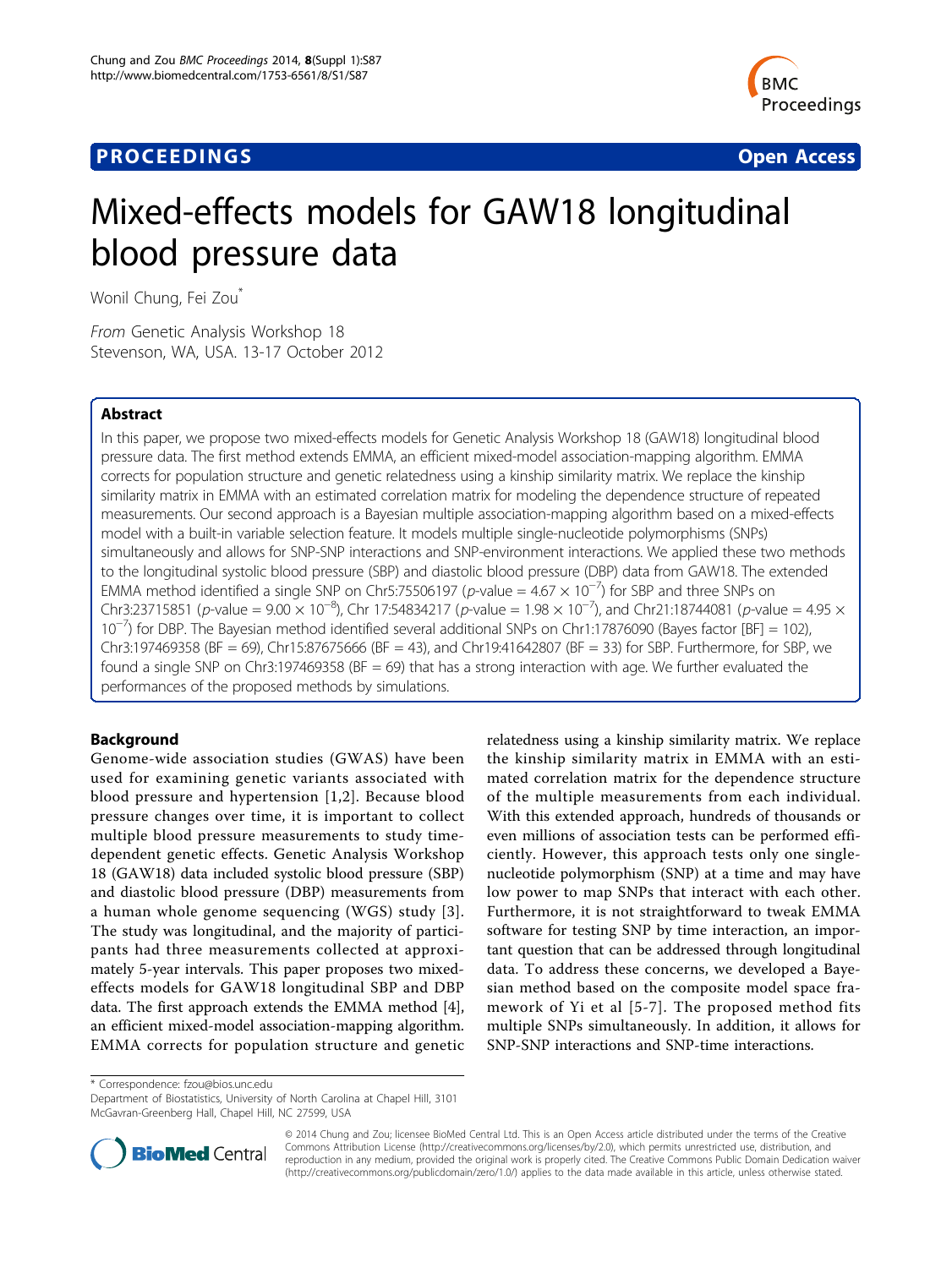#### Methods

#### Extended EMMA

For testing association between a given SNP and the longitudinal phenotype, we fit the mixed-effects model

$$
\gamma_i = \mu_i + x_i^e \beta^e + x_i^g \beta^g + u_i + e_i (i = 1, ..., n)
$$
 (1)

where  $\gamma_i = (\gamma_{i1}, ..., \gamma_{in_i})^T$  is the  $n_i \times 1$  phenotype vector of individual *i*;  $\mu_i = \mu \mathbb{1}_{n_i}$  with  $\mu$  being the grand mean and  $1_{n_i}$  being the  $n_i \times 1$  vector whose elements are all equal to 1;  $x_i^e$  is the design matrix corresponding to nongenetic covariates (e.g., time), and  $\beta^e$  is the associated nongenetic effects;  $x_i^g$  is the numerically coded genotype of individual  $i$ and β*<sup>g</sup>* is the corresponding SNP effect. In the model, we assume random effect  $u_i \sim N(0, \sigma_g^2 K_i)$  where  $K_i$  is an *n<sub>i</sub>* × *n<sub>i</sub>* matrix, and random error  $e_i \sim N(\mathbf{0}, \sigma_e^2 I_{n_i})$ . The SND effect can be tested as  $H_e \cdot 88 = 0$  versus  $H_e \cdot 88 \neq 0$ SNP effect can be tested as  $H_0$ :  $\beta^g = 0$  versus  $H_1$ :  $\beta^g \neq 0$ via the likelihood ratio test. For GWAS or WGS data, this test needs to be performed with a large number of SNPs, which can be computationally intensive if we treat *Ki*s as the unknowns and estimate them jointly with the fixed effects. EMMA [[4](#page-4-0)] is an efficient algorithm originally developed for GWAS data in which samples are potentially structured. EMMA models the structure effect via a similarity matrix. An R package that implements EMMA can either estimate the similarity matrix using genotype data or take any similarity matrix provided by users. We tweak EMMA for our purpose. We provide EMMA with the following similarity matrix  $K = diag(\hat{K}_1, \hat{K}_2, ..., \hat{K}_n)$ where  $\hat{K}_i$ s are the estimated correlation matrices from model (1) in which  $\beta^g$  is set to 0. The idea of estimating *Ki*s this way is not new and has been used in EMMAX [[8](#page-4-0)], a fast version of EMMA. These estimates should be reasonable unless some SNPs have large effects, which is rare for most complex traits.

#### Bayesian multiple QTL mapping

To further identify SNPs interacting with each other and with other nongenetic factors, such as time, we consider the following mixed-effects model

$$
\gamma_i = \mu_i + x_i^e \beta^e + x_i^g \beta^g + x_i^{gg} \beta^{gg} + x_i^{ge} \beta^{ge} + u_i + e_i
$$
  
= 
$$
\mu_i + x_i \beta + u_i + e_i (i = 1, ..., n)
$$
 (2)

where  $x_i$ [=  $(x_i^e, x_i^g, x_i^{gg}, x_i^{ge})$ ] is the design matrix corresponding to nongenetic factors,  $p$  putative SNPs, twoway interactions between  $p$  SNPs (resulting in total of  $p$  $(p-1)/2$  terms) and other selected SNP-environment interactions (for GAW18 data, we consider  $p$  SNP-age interactions);  $\beta$ [= ( $\beta^{\text{eT}}, \beta^{\text{gT}}, \beta^{\text{ggT}}, \beta^{\text{geT}})^T$ ] is the vector of all fixed effects. We define  $\mu_i$  the same way as in model (1). The random effects  $u_i$  and  $e_i$  are also assumed to follow the same distributions as described in model (1). Model (2) includes the effects of all putative SNPs; thus,

the number of such effects can be large. To identify SNPs associated with the trait of interest, we use a Bayesian variable selection procedure in which we use a set of latent binary variables  $\gamma_k(k = 1, ..., q)$  to indicate which of the *q* genetic effects (be they main genetic effects, epistasis effects and/or SNP by environment interactions) are associated ( $\gamma_k = 1$ ) or not associated ( $\gamma_k = 0$ ) with the trait.

As in model (1), we assume matrix  $K_i$  is known. We apply the Cholesky decomposition to  $K_i$  such that  $K_i = M_i M_i^T$  where  $M_i$  is the  $n_i \times n_i$  lower triangular Cholesky decomposition matrix of *Ki*. Then model (2) can be reparameterized as  $\gamma_i = \mu_i + x_i \beta + \sigma_g M_i b_i + e_i$  where  $b_i = (b_{i1}, ..., b_{in_i})^T \sim N(0, I_{n_i})$ . We use the same prior distributions for  $\mu \beta \gamma = (\gamma, \gamma)^T$  and  $\sigma^2$  in Yi et al [7] tributions for  $\mu$ ,  $\beta$ ,  $\gamma = (\gamma_1, ..., \gamma_q)^T$ , and  $\sigma_e^2$  in Yi et al [\[7](#page-4-0)]. We set the prior of  $\sigma_g$  to  $N^+(m_{g0}, s_{g0}^2)$ , where  $N^+(\mu_0, \sigma_0^2)$ is the positive truncated normal density with mean  $\mu_0$ and variance  $\sigma_0^2$ , and both  $m_{g0}$  and  $s_{g0}^2$  are prespecified hyperparameters. The proposed method has been implemented upon the widely used R package, R/qtlbim [\[9](#page-4-0)] for these GAW18 longitudinal data.

## Results and discussion

#### GAW18 data

The GAW18 data included 849 individuals with both phenotype and imputed genotype data from 20 extended pedigrees. Each sample was measured multiple times on their blood pressures over approximately 5-year intervals. Among these 849 individuals, 139 were genetically unrelated and were measured for age, sex, medication use, smoking status, and blood pressure. Our analysis was restricted to the 139 unrelated individuals. The number of SBP and DBP ranged from one to four for each sample. WGS data provided by the GAW18 data had 8,348,674 SNPs from odd numbered autosomes. All SNPs provided passed the initial quality control checking, but among 2,796,608 SNPs with minor allele frequency (MAF) greater than 0.05, 17,463 of them failed Hardy-Weinberg equilibrium (HWE) test (with  $p$ -value < 0.05/ 2,796,608, a Bonferroni corrected genome-wide threshold). We removed all SNPs with MAFs less than 0.05 plus those not passing the HWE test, resulting in 2,779,145 SNPs for the subsequent analyses.

To check population outliers and potential population substructure, we generated a subset of SNPs that are not in high linkage disequilibrium (LD) with each other (i.e.,  $r^2$   $<$  0.5) and performed the multidimensional scaling (MDS) analysis in PLINK [[10\]](#page-4-0). Pairwise scatter plots of the top four MDS scores showed that the 139 individuals are homogeneous in terms of their ethnicities. However, two samples, T2DG0400207 and T2DG0400247, have an estimated IBD value of 0.3 between them, indicating that they are likely related. In our analysis, we retained all 139 samples because the number of putatively related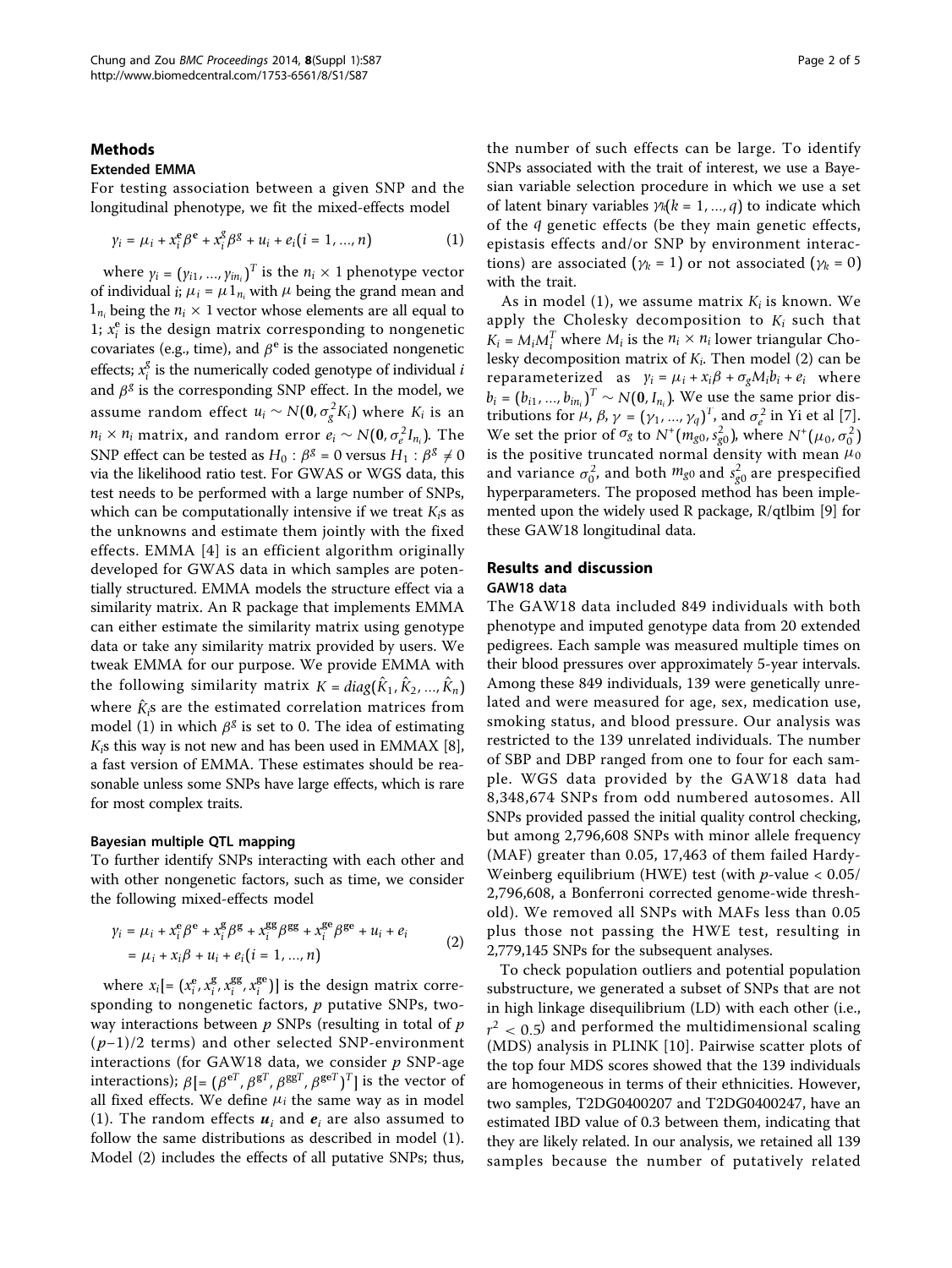samples is small and their inclusion should have a negligible effect on our analysis results.

We applied the two proposed procedures to these filtered GAW18 data on the two log-transformed phenotypes,  $\log(\mathrm{SBP})$  and  $\log(\mathrm{DBP}).$  Five covariates (age, age $^2,$ sex, medication use, and smoking status) were included for analyses. We fitted these data with different covariance matrices in SAS 9.2 and selected the spatial power covariance structure for the downstream analysis based on the AIC criteria. Specifically, we let  $cov(y_{ij}, y_{ij'}) = \sigma^2 \rho^{d_{i,jj'}}$ where *di*,*jj* is the time distance between the *j*th and *j* th examinations for individual *i*. After obtaining the parameter estimate of  $\rho$ ,  $\hat{\rho}$  from model (1) with  $\beta^g = 0$ , we substituted the kinship matrix *K* in EMMA by  $K = diag(\hat{K}_1, \hat{K}_2, ..., \hat{K}_n)$  where  $\hat{K}_i = {\hat{\rho}}^{d_{i,jj'}}$ . Figure 1(a) displays the Manhattan plots of the two phenotypes from the extended EMMA model. For SBP, one SNP on Chr5:75506197 (*P* = 4.67 × 10<sup>-7</sup>) reached the genome-wide significance  $(p - value < 5 \times 10^{-7})$ , a cutoff suggested by Burton et al [[11\]](#page-4-0)). For DBP, three SNPs on Chr3:23715851 ( $p$  – value = 9.00 × 10<sup>-8</sup>), Chr17:54834217 ( $p$  – value = 1.98 × 10<sup>-7</sup>) and Chr21: 18744081 (*p* – value =  $4.95 \times 10^{-7}$ ) exceeded the genome-wide significance.

Because of the limited sample size, it is not feasible to include all available SNPs in our Bayesian analysis. For each phenotype, we selected a list of 3000 top-ranked SNPs that are not highly correlated with each other (with correlation < 0.95 to avoid multicollinearity) from the extended EMMA for the Bayesian analysis. We applied this Bayesian method with the same covariates used in the extended EMMA method. For all analyses, the MCMC algorithm ran for  $4 \times 10^5$  iterations after the first 1000 burn-in iterations were discarded. The chain was then thinned for every 40 iterations, yielding 10<sup>4</sup> MCMC samples for the posterior analysis. Based on the posterior inclusion probability of each SNP, the Bayes factor (BF) (see [[6](#page-4-0),[7\]](#page-4-0) for details) was estimated and used to judge the importance of each SNP. Figure 1 (b) shows the Manhattan plots of 2*ln*(*BF*) for the combined genetic effects of each SNP, which include the main effects, epistasis effects, and SNP-age interactions. We found several additional SNPs with strong signals  $(BF > 30$  as suggested by Yandell et al  $[12]$  $[12]$  $[12]$  on Chr1:17876090 (BF = 102), Chr3:197469358 (BF = 69), Chr15:87675666 (BF = 43), and Chr19:41642807 (BF = 33) for SBP. No new SNPs were found for DBP. For SBP, we found one SNP located on Chr3:197469358

#### Simulations

To evaluate the performances of the proposed methods, we conducted the following simulations. From the 3000 top-ranked SBP SNPs previously selected, we randomly

 $(BF = 69)$  has a strong interaction with age.



Bayesian method. Two dashed horizontal lines represent the genome-wide thresholds for moderate (BF = 10) and strong (BF = 30) associations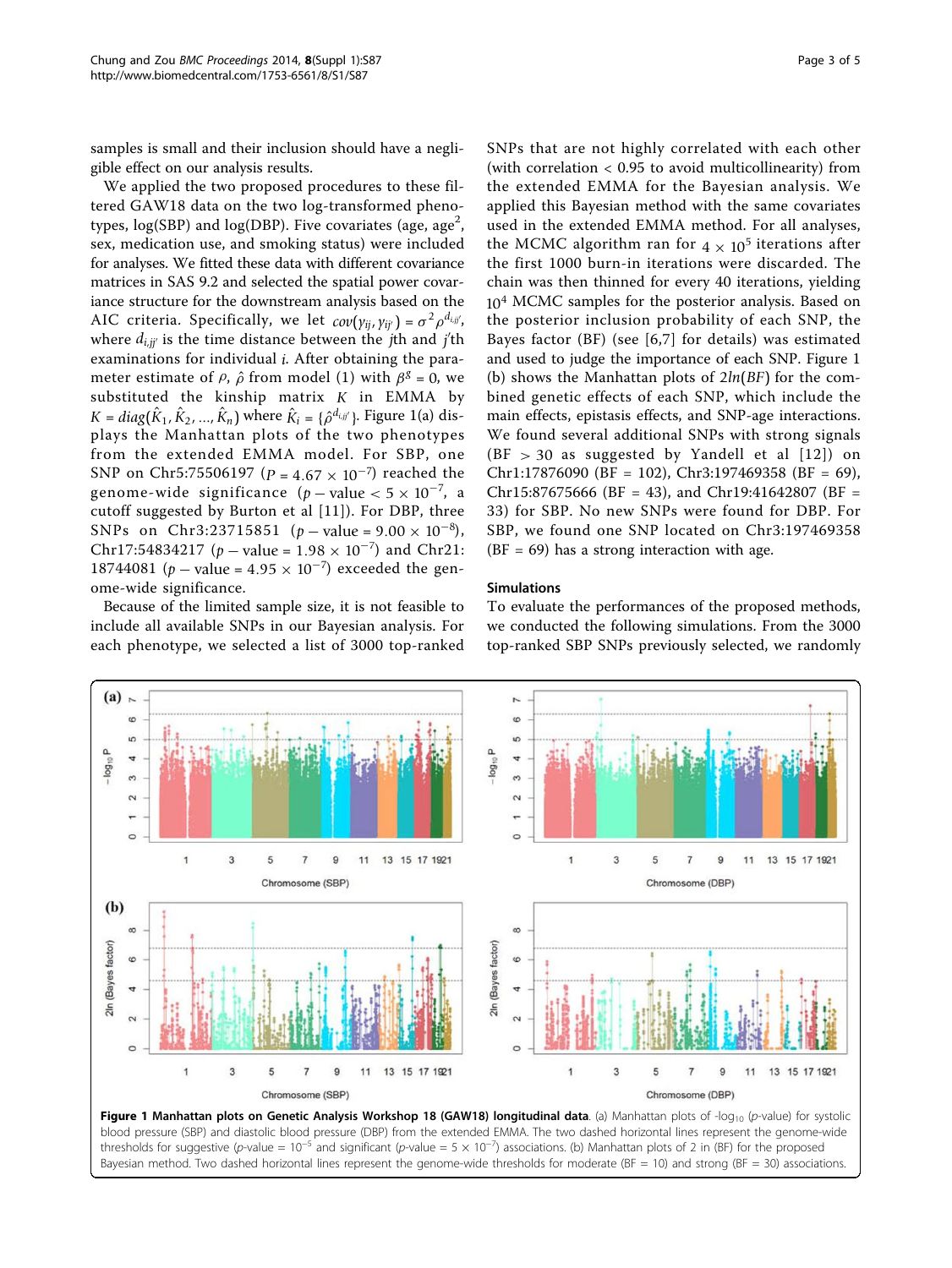picked up 10 of them that are at least 10 Mb apart as causal SNPs and called them *SNP*1,...,*SNP*10. Among the 10 causal SNPs, we let 7 of them have only main effects, 2 have an epistasis effect, and 1 have an SNPage interaction. The estimated correlation matrix  $diag(\hat{K}_1, \hat{K}_2, ..., \hat{K}_n)$  along with  $\sigma_g^2 = 0.8$  was used to simulate the random effects  $u_{iS}$ . We set  $\sigma_e^2$  to 1. Specifically, we simulated data according to the following model: *yi* <sup>=</sup> (*SNP*1*<sup>i</sup>* + ... + *SNP*7*<sup>i</sup>* <sup>+</sup> *SNP*8*<sup>i</sup>* · *SNP*9*i*)1*ni* <sup>+</sup> *SNP*10*<sup>i</sup>* · *agei* <sup>+</sup> *ui* <sup>+</sup> *ei* where  $u_i \sim N(0, \sigma_g^2 K_i)$  and  $e_i \sim N(0, \sigma_e^2 I_{n_i})$ . A total of *Ne c*ompared the two 100 simulations were performed. We compared the two proposed methods with each other and with two other existing methods, the original EMMA and R/qtlbim methods. The last two methods only work for univariate data, so we applied them to the simulated data with only first-time measurements used. To make the methods comparable, we generated the receiver operating characteristic (ROC) curve for each method as described later. For a given cutoff of p-value or BF, we calculated the true and false positive findings as follows: a significant finding is claimed to be a true positive finding if it is located less than 1 Mb from any one of the simulated causal SNPs; otherwise the finding is false. The ROC curves with the false-positive rate less than 0.2 are presented in Figure 2. Intuitively, our two methods that used all available data are more powerful than their corresponding univariate analysis methods that only used the first-time data. Furthermore, the Bayesian method is





more powerful than the extended EMMA as expected because (a) the Bayesian model allows for SNP-SNP and SNP-age interactions, which are totally ignored by the extended EMMA, and (b) the Bayesian model jointly model multiple SNPs, but the extended EMMA only tests one SNP at a time.

#### Conclusions

In this paper, we developed two mixed-effects models for the GAW18 longitudinal blood pressure data. The first approach extends the EMMA method. We replace the kinship similarity matrix in EMMA with an estimated correlation matrix for dealing with the dependent structure of the repeated measurements. The second approach is a Bayesian method that models multiple SNPs simultaneously and allows for SNP-SNP interactions and SNP-time interactions. The advantages of the Bayesian method have been clearly demonstrated by our simulations. Both methods are currently developed for unrelated samples. The GAW18 data contained extended pedigrees. Ideally, we should use all available data in our analysis. What complicates the analysis on longitudinal pedigree data is that both the correlation structure of the repeated measurements and the familial correlation structure of related individuals should be considered. We are currently extending the two proposed methods for the GAW18 pedigree data. Furthermore, for both our analyses, we assume that the covariance matrix is known up to a constant. For the Bayesian model, this assumption can be relaxed and we are developing a semiparametric approach where the covariance matrix is assumed unknown. We estimate the unknown covariance matrix with a modified Cholesky decomposition [\[13\]](#page-4-0). Last, our Bayesian model for GWAS data relies on a set of preselected putative SNPs. How to select a good set of putative SNPs, especially those with low marginal effects but high interactions with other SNPs or environmental factors is challenging and deserves further investigations.

#### Competing interests

The authors declare that they have no competing interests.

#### Authors' contributions

WC developed, implemented methods, performed statistical analysis, and drafted the manuscript. FZ designed the study, directed the research, revised the manuscript critically, and gave final approval for publication. All authors read and approved the final manuscript.

#### Acknowledgements

This research was supported in part by National Institutes of Health (NIH) grant R01 GM074175. The GAW18 WGS data were provided by the T2D-GENES (Type 2 Diabetes Genetic Exploration by Next-generation sequencing in Ethnic Samples) Consortium, which is supported by NIH grants U01 DK085524, U01 DK085584, U01 DK085501, U01 DK085526, and U01 DK085545. The other genetic and phenotypic data for GAW18 were provided by the San Antonio Family Heart Study and San Antonio Family